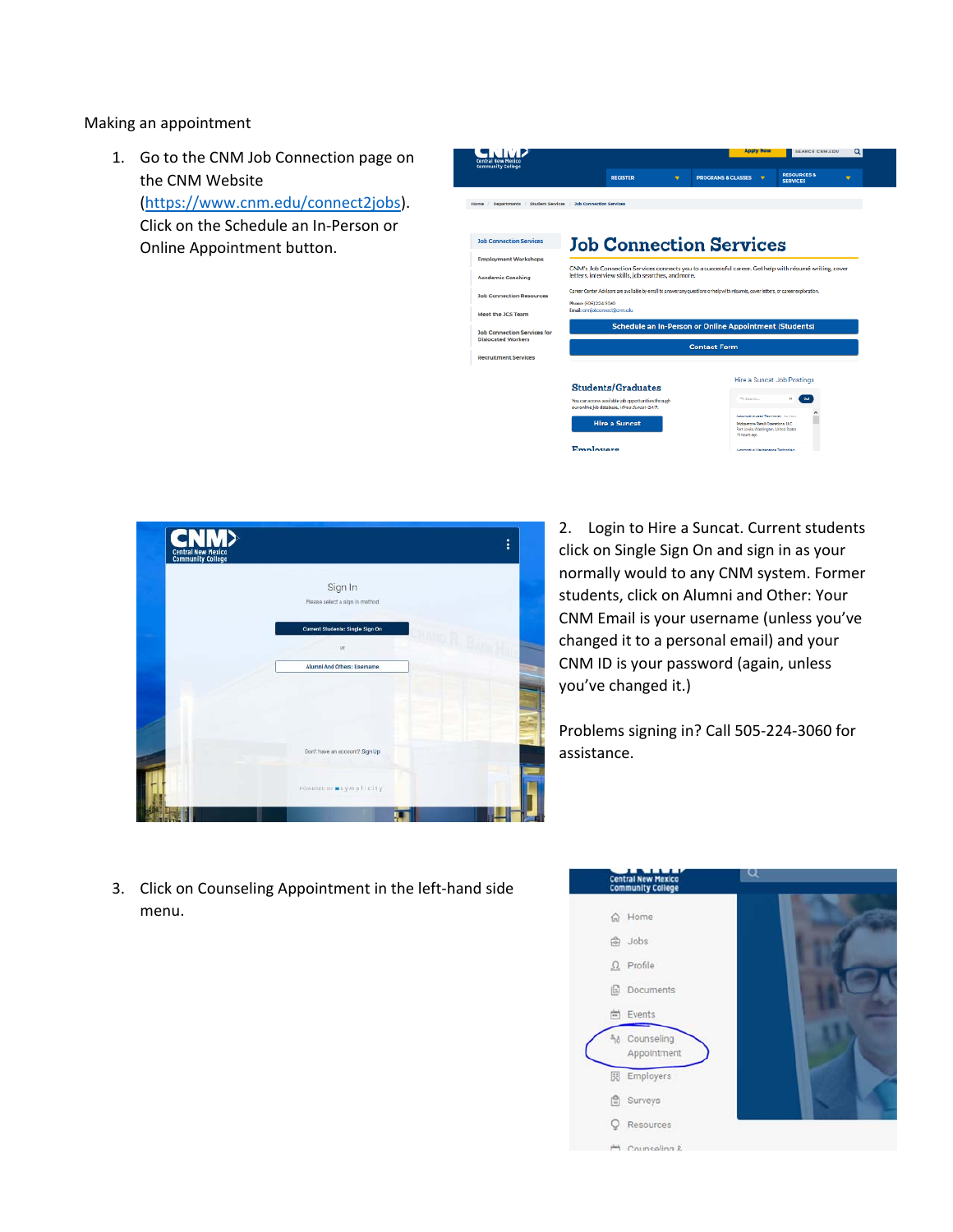

4. Click on the request new appointment.

5. Select an appointment type.



| 2021-08-20 |   |    | Select<br>to |    | 2021-09-19           |  |
|------------|---|----|--------------|----|----------------------|--|
| Select     |   |    |              |    |                      |  |
|            |   |    |              |    |                      |  |
|            |   |    |              |    |                      |  |
| 10         | Ü | 00 | $\sim$       | am | $\ddot{\phantom{1}}$ |  |
| Clear      |   |    |              |    |                      |  |
| to         |   |    |              |    |                      |  |

otelling 6. Select a date range. Appointments can be scheduled up to 14 days in advance. Then select a time range for the appointment. Currently appointments are available from 10 a.m. to 4 p.m.

7. Select a location for your appointment. Appointments can be in person at Main Campus or virtually. Virtual appointments can be done by phone or an online meeting.

| 04       | 00 | pm |  |
|----------|----|----|--|
| Clear    |    |    |  |
|          |    |    |  |
|          |    |    |  |
|          |    |    |  |
| Location |    |    |  |
|          |    |    |  |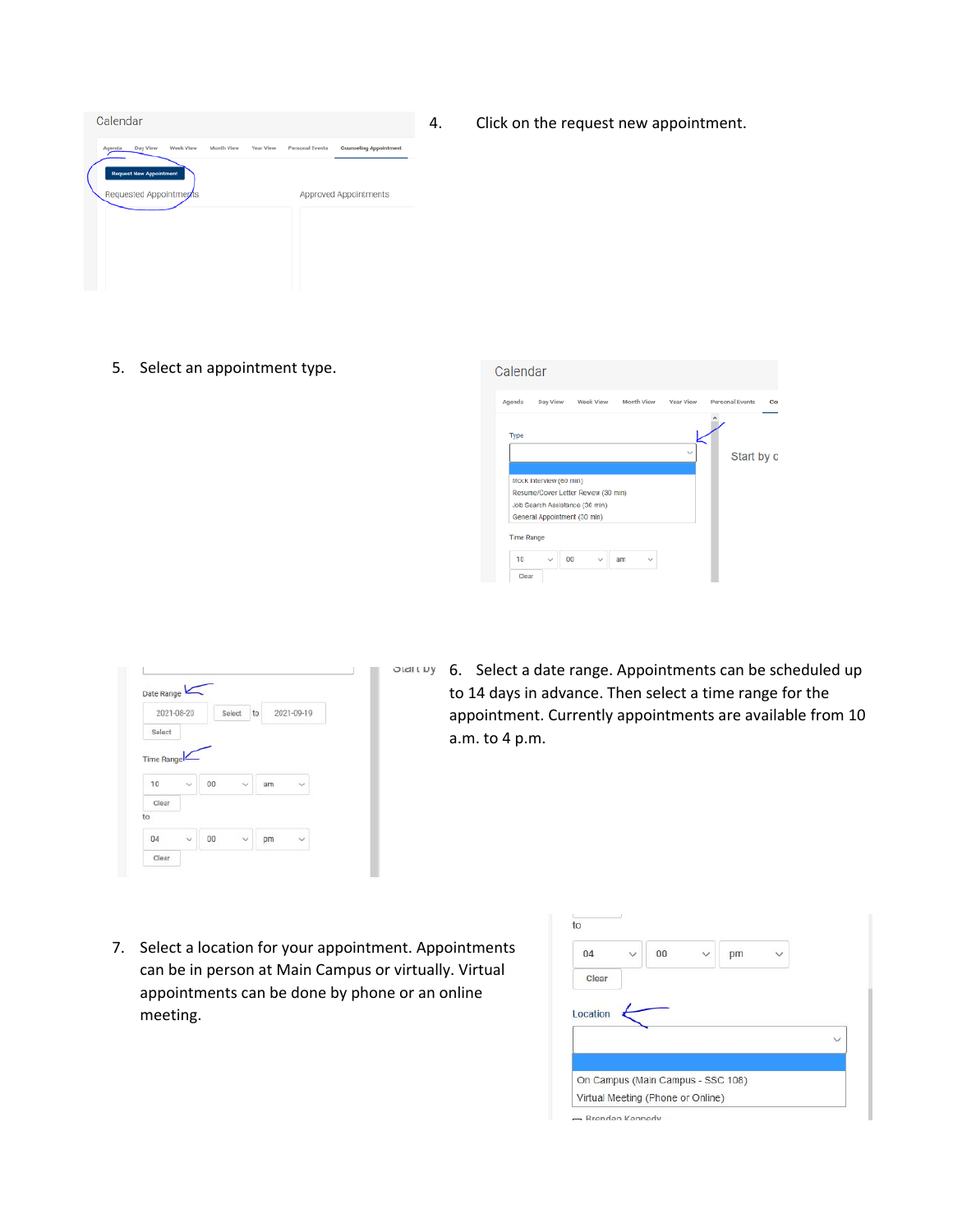| Counselor(s)                                      |  |
|---------------------------------------------------|--|
| Carlos Lozoya<br><b>Brenden Kennedy</b><br>$\Box$ |  |

8. Select a career coach. You can select both coaches for best availability.

9. Select what day of the week is best for you.

Davs of the Week

| Days of the Week |  |  |  |
|------------------|--|--|--|
| $\boxdot$ Mon    |  |  |  |
| $\boxdot$ Tue    |  |  |  |
| $\Box$ Wed       |  |  |  |
| Thu              |  |  |  |
| Fri              |  |  |  |

| Brenden Kennedy                          |
|------------------------------------------|
| Days of the Week                         |
| $\vee$ Mon                               |
| Tue<br>$\checkmark$                      |
| Wed                                      |
| Thu                                      |
| Fri                                      |
| <b>Check Availability</b><br><b>Back</b> |

11. You'll see a listing of available dates and times on the left. Click on an appointment time you'd like by clicking on the coach's name.

10. Click on Check Availability.

| Time Range                        |    |   |    |        |        | Wednesday, Aug 25, 2021 $\times$                              |          |
|-----------------------------------|----|---|----|--------|--------|---------------------------------------------------------------|----------|
| 10<br>$\sim$                      | DO |   | am | $\sim$ |        | renden Kennedy                                                | 10:00 am |
| Clear                             |    |   |    |        |        | On Campus (Main Campus - SSC 108) - SSC Building, Room 107C ( |          |
| to                                |    |   |    |        |        |                                                               |          |
| 04<br>w                           | 00 | w | pm | $\sim$ |        | Brenden Kennedy                                               | 10:30 am |
|                                   |    |   |    |        |        | On Campus (Main Campus - SSC 108) - SSC Building, Room 107C ( |          |
| Clear                             |    |   |    |        |        | Brenden Kennedy                                               | 11:00 am |
| Location                          |    |   |    |        |        | On Campus (Main Campus - SSC 108) - SSC Building, Room 107C ( |          |
| On Campus (Main Campus - SSC 108) |    |   |    |        | $\sim$ | <b>Brenden Kennedy</b>                                        | 11:30 am |
|                                   |    |   |    |        |        | On Campus (Main Campus - SSC 108) - SSC Building, Room 107C ( |          |
| Counselor(s)                      |    |   |    |        |        |                                                               |          |
| Carlos Lozoya                     |    |   |    |        |        | Brenden Kennedy                                               | 12:00 pm |
| Brenden Kennedy<br><b>DI</b>      |    |   |    |        |        | On Campus (Main Campus - SSC 108) - SSC Building, Room 107C ( |          |
| Days of the Week                  |    |   |    |        |        | Brenden Kennedy                                               | 12:30 pm |
|                                   |    |   |    |        |        | On Campus (Main Campus - SSC 108) - SSC Building, Room 107C ( |          |
| El Mon                            |    |   |    |        |        |                                                               |          |